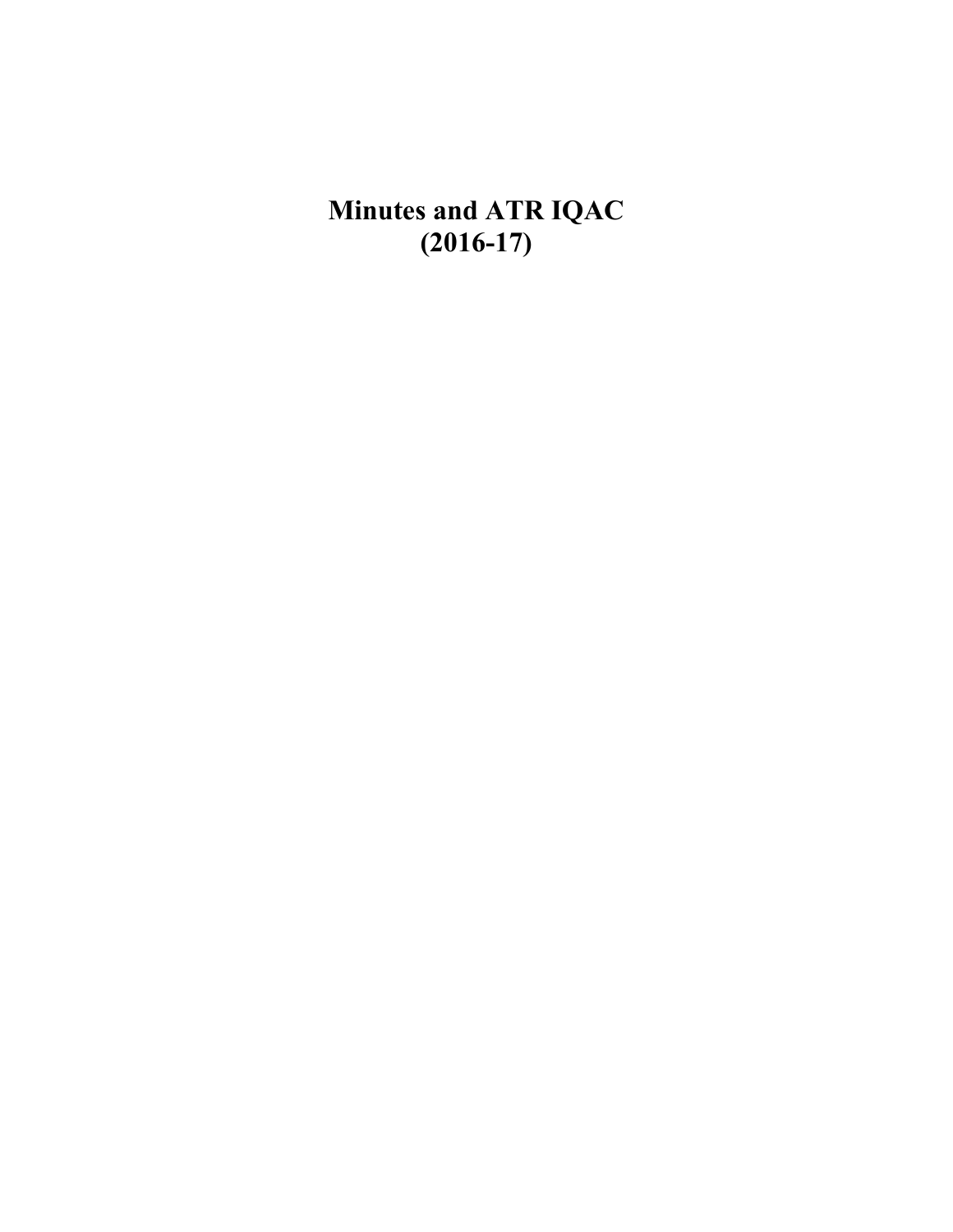|                                                                                                | Dated: 12 <sup>th</sup> July, 2016<br>IQAC/DIBNS/10.01 /2016-17/01 |                             |                                  |  |
|------------------------------------------------------------------------------------------------|--------------------------------------------------------------------|-----------------------------|----------------------------------|--|
|                                                                                                | <b>Minutes of the IQAC Meeting</b>                                 |                             |                                  |  |
| Date                                                                                           |                                                                    | $\overline{11}^{\text{th}}$ | <b>July, 2016</b>                |  |
| <b>Time</b>                                                                                    |                                                                    | 11.30 A.M.                  |                                  |  |
| Location                                                                                       |                                                                    |                             | <b>DIBNS Old Conference Hall</b> |  |
|                                                                                                | <b>Members Present</b>                                             |                             |                                  |  |
| $S$ No                                                                                         | <b>Name</b>                                                        |                             |                                  |  |
| $\mathbf{1}$ .                                                                                 | Dr. Arun Kumar                                                     |                             |                                  |  |
| 2.                                                                                             | Mr. Sunil Kaul                                                     |                             |                                  |  |
| 3 <sub>1</sub>                                                                                 | Mr. V K Nagpal                                                     |                             |                                  |  |
| 4.                                                                                             | Mr. ChanchalGoel                                                   |                             |                                  |  |
| 5.                                                                                             | Dr. Sanjay Kumar Agrawal                                           |                             |                                  |  |
| 6.                                                                                             | Dr. SandhyaGoswami                                                 |                             |                                  |  |
| 7.                                                                                             | Dr. Beena Joshi Bhatt                                              |                             |                                  |  |
| 8.                                                                                             | Dr. SandeepAhuja                                                   |                             |                                  |  |
| 9.                                                                                             | Mr. PradeepYadav                                                   |                             |                                  |  |
| 10.                                                                                            | Mrs. Padma Gupta                                                   |                             |                                  |  |
| 11.                                                                                            | Dr. Dinesh Singh                                                   |                             |                                  |  |
| 12.                                                                                            | Dr. Neeraj Kumar                                                   |                             |                                  |  |
| 13.                                                                                            | Ms. AnkitaBelwal                                                   |                             |                                  |  |
| 14.                                                                                            | Mr. RakeshChaudhary                                                |                             |                                  |  |
| 15.                                                                                            | Dr. Shruti Sharma                                                  |                             |                                  |  |
| The meeting of the IQAC was convened to discuss about the beginning of the new academic        |                                                                    |                             |                                  |  |
| session 2016-17. The following is the brief summary that highlights the major issues discussed |                                                                    |                             |                                  |  |
| and agreed upon for action during the meeting.                                                 |                                                                    |                             |                                  |  |
| Summary:                                                                                       |                                                                    |                             |                                  |  |
| Welcome address by Chairperson.                                                                |                                                                    |                             |                                  |  |

- Academic calendar for the forthcoming session was approved. 2.
- 3. A proposal was made to the college admin to reschedule the time table by assigning 5 periods before lunch break, instead of 4 in order to improve the attendance of the students.
- 4. The committee recommended that new auditorium which is under construction may be furnished with state of art features like acoustics, central air conditioning, spot lights and green room etc.
- 5. The committee recommended that a herbal botanical garden may be created by the department of Botany.
- 6. In furtherance to the DSWC regular efforts in anti addiction campaign the committee suggested that more activities be conducted in the college.

(**Coordinator IQAC)** 

**Cc:** For circulation to all concerned.

1.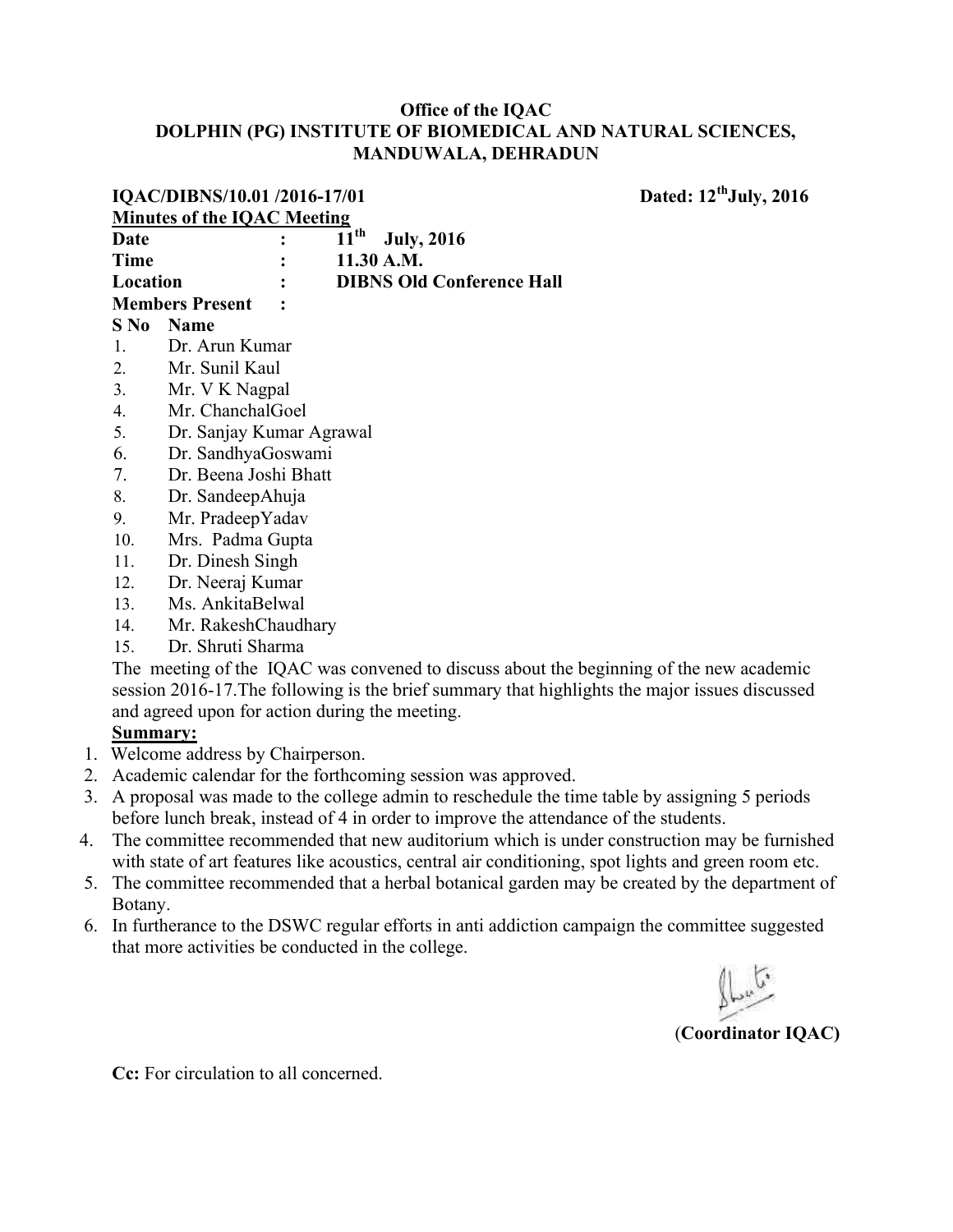|                        | IQAC/DIBNS/10.01/2016-17/02        |                                  |  |
|------------------------|------------------------------------|----------------------------------|--|
|                        | <b>Minutes of the IQAC Meeting</b> |                                  |  |
| Date                   |                                    | $03^{\text{rd}}$ Nov., 2016      |  |
| <b>Time</b>            |                                    | $11:00$ A.M.                     |  |
| Location               |                                    | <b>DIBNS Old Conference Hall</b> |  |
| <b>Members Present</b> |                                    |                                  |  |
|                        | 1. Dr. Shailja Pant                | 19. Dr. Neeraj Kumar             |  |
|                        | 2. Dr. Arun Kumar                  | 20. Ms. Ankita Belwal            |  |
|                        | 3. Mr. Sunil Kaul                  | 21. Mr. Rakesh Choudhary         |  |
|                        | 4. Mr. V K Nagpal                  | 22. Dr. Shruti Sharma            |  |
|                        | 5. Mr. Chanchal Goel               |                                  |  |
|                        | 6. Mr. VipulGarg                   |                                  |  |
|                        | 7. Dr. Archana Vaishnav            |                                  |  |
| 8.                     | Dr. Sanjay Kumar Agrawal           |                                  |  |
|                        | 9. Dr. Sandhya Goswami             |                                  |  |
|                        | 10. Dr. C S Pandey                 |                                  |  |
|                        | 11. Dr. Deepak Kumar               |                                  |  |

- 12. Dr. Beena Joshi Bhatt
- 13. Dr. Sandeep Ahuja
- 14. Mr. Sanjay Sikharia
- 15. Mr. PradeepYadav
- 16. Mrs. Padma Gupta
- 17. Dr. Dinesh Singh
- 18. Mr. Sujith T.K.

A meeting of the IQAC was convened to review the running of the current semester. Following is the brief summary that highlights the major issues discussed and agreed upon for action during the meeting.

# **Summary:**

- 1. Welcome address by Chairperson.
- 2. With the objective of empowering rural women community from the neighboring Panchyats the committee proposed to start a vocational training centre for stitching, knitting, handicrafts, embroidery, beautician and computer course, etc under the college auspices. It was also decided that the centre would be financially supported by the college and a very nominal fee would be charged from trainees.
- 3. The feedback from students was reviewed and corrective action based upon it was communicated to the concerned faculty by the Principal.
- 4. Committee members were satisfied by the progress of academics.
- 5. The members were not satisfied with the working of the current ERP system. Hence it was proposed to change the vendor to improve the working of ERP.
- 6. The committee recommended for construction of additional class rooms to accommodate students to be admitted in proposed programmes.
- 7. It was also suggested to add at least two more buses in order to meet the increasing demand of transporting more students and faculty.
- 8. The committee discussed the preparations for the forthcoming Alumni meet.

(**Coordinator IQAC)** 

**Dated: 04<sup>th</sup> Nov., 2016**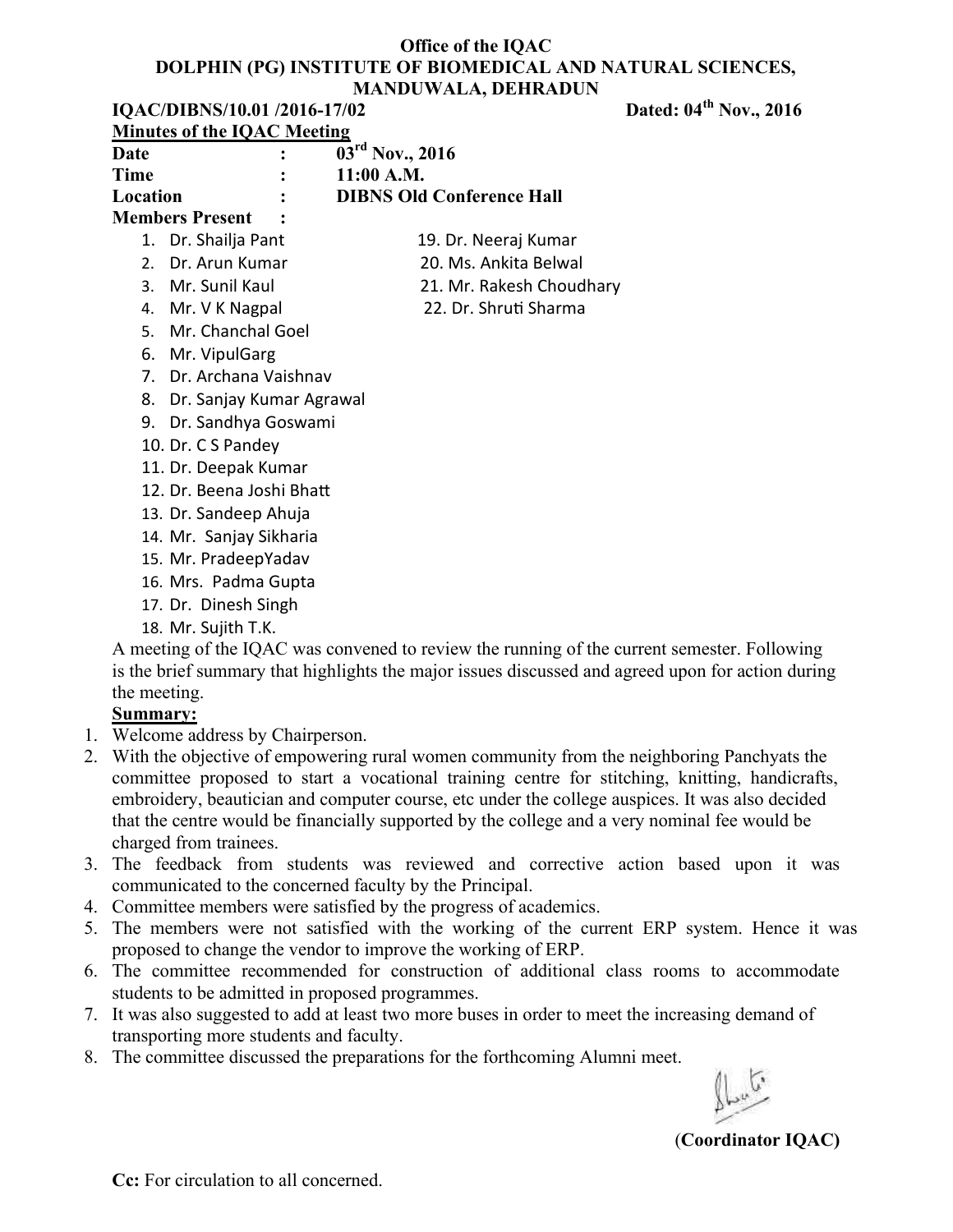|                          | IQAC/DIBNS/10.01 /2016-17/03       | Dated: 04 <sup>th</sup> Jan., 2017                                                                 |  |  |
|--------------------------|------------------------------------|----------------------------------------------------------------------------------------------------|--|--|
|                          | <b>Minutes of the IQAC Meeting</b> |                                                                                                    |  |  |
| <b>Date</b>              |                                    | $03^{\text{rd}}$ Jan., 2017                                                                        |  |  |
| <b>Time</b>              |                                    | 12 noon                                                                                            |  |  |
| Location                 |                                    | <b>DIBNS Old Conference Hall</b>                                                                   |  |  |
|                          | <b>Members Present</b>             |                                                                                                    |  |  |
|                          | 1. Dr. Shailja Pant                |                                                                                                    |  |  |
|                          | 2. Dr. Arun Kumar                  |                                                                                                    |  |  |
|                          | 3. Mr. Sunil Kaul                  |                                                                                                    |  |  |
|                          | 4. Mr. V K Nagpal                  |                                                                                                    |  |  |
| $5 -$                    | Mr. Chanchal Goel                  |                                                                                                    |  |  |
| 6.                       | Mr. Vipul Garg                     |                                                                                                    |  |  |
| 7                        | Dr. Archana Vaishnav               |                                                                                                    |  |  |
| 8.                       | Dr. Deptee Warikoo                 |                                                                                                    |  |  |
| 9.                       | Dr. C S Pandey                     |                                                                                                    |  |  |
|                          | 10. Dr. Deepak Kumar               |                                                                                                    |  |  |
|                          | 11. Mr. Sanjay Sikharia            |                                                                                                    |  |  |
|                          | 12. Dr. Sandeep Ahuja              |                                                                                                    |  |  |
|                          | 13. Mr. Pradeep Yadav              |                                                                                                    |  |  |
|                          | 14. Mrs. Padma Gupta               |                                                                                                    |  |  |
| 15. Dr. Dinesh Singh     |                                    |                                                                                                    |  |  |
| 16. Dr. Neeraj Kumar     |                                    |                                                                                                    |  |  |
| 17. Ms. Ankita Belwal    |                                    |                                                                                                    |  |  |
| 18. Mr. Rakesh Chaudhary |                                    |                                                                                                    |  |  |
|                          | 19. Dr. Shruti Sharma              |                                                                                                    |  |  |
|                          |                                    | A meeting of the IQAC was convened at 12 noon on $03^{rd}$ Jan. 2017 to discuss about the progress |  |  |
|                          |                                    | of the even semester of the current academic session. The following is the brief summary that      |  |  |
|                          |                                    | highlights the major issues discussed and agreed upon for action during the meeting.               |  |  |

- **Summary:**  1. Welcome address by Chairperson.
- 2. Timetables for the even semester were approved.
- 3. It was proposed to renovate the Manduwala girls' hostel and also the cafeteria in the campus with the modern facilities.
- 4. The members were of the unanimous opinion that Sudhowala Girls Hostel should be vacated from the forthcoming semester due to the increasing disturbance from surrounding buildings. The students may be shifted to another building as per requirements.
- 5. The committee recommended that faculty strength may be increased appropriately in view of the increase in number of students in Department of Agriculture.
- 6. The Committee also reviewed the outputs of various health camps etc.

(**Coordinator IQAC)**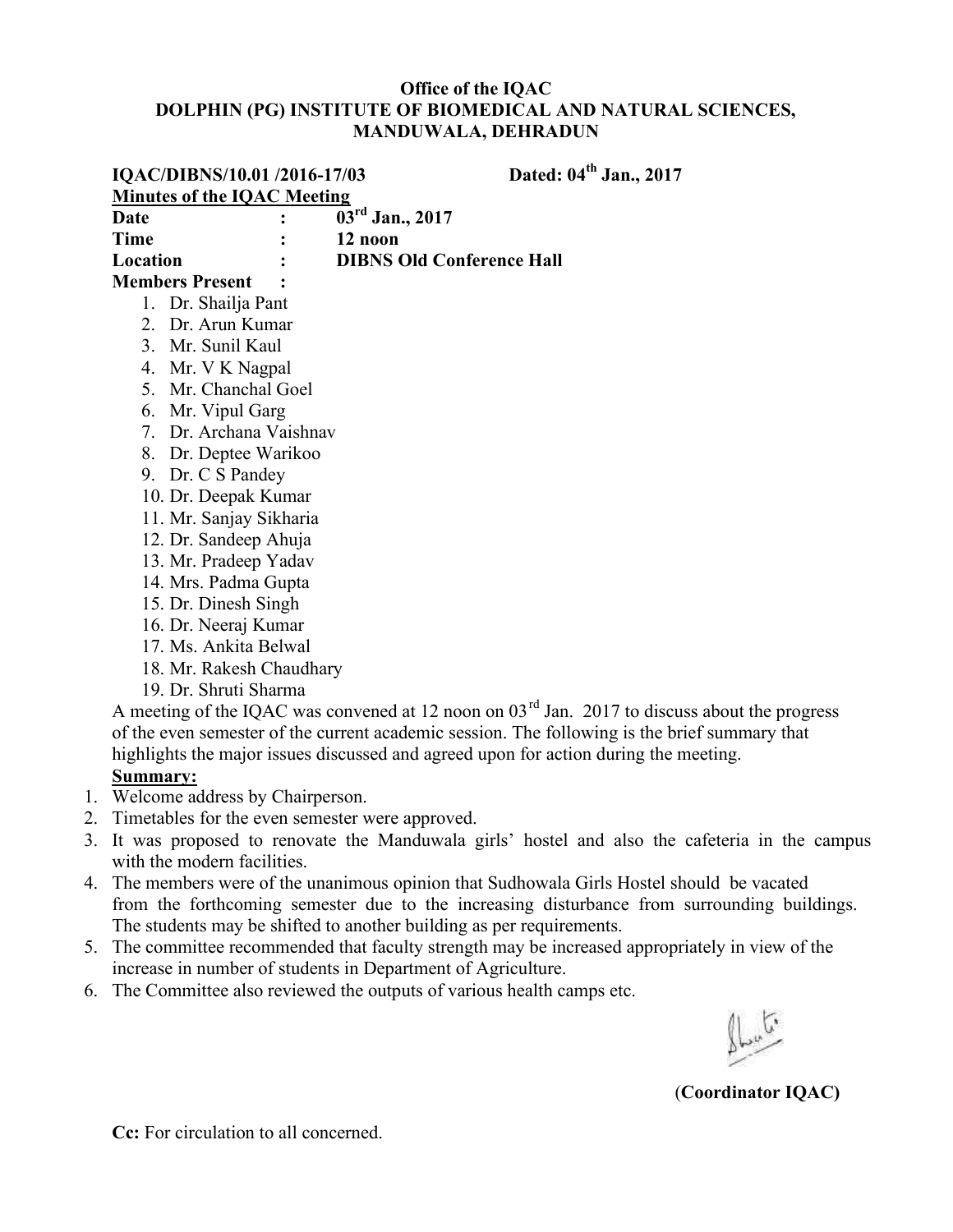|                 | IQAC/DIBNS/10.01 /2016-17/04       |                                                                    | Dated: 06 <sup>th</sup> April, 2017                                                           |
|-----------------|------------------------------------|--------------------------------------------------------------------|-----------------------------------------------------------------------------------------------|
|                 | <b>Minutes of the IQAC Meeting</b> |                                                                    |                                                                                               |
| Date            |                                    | $\overline{05}^{\text{th}}$ April, 2017                            |                                                                                               |
| <b>Time</b>     |                                    | 11.00 A.M.                                                         |                                                                                               |
| Location        |                                    | <b>DIBNS Old Conference Hall</b>                                   |                                                                                               |
|                 | <b>Members Present</b>             |                                                                    |                                                                                               |
| 1.              | Dr. Shailja Pant                   |                                                                    |                                                                                               |
| 2.              | Dr. Arun Kumar                     |                                                                    |                                                                                               |
| 3.              | Mr. Sunil Kaul                     |                                                                    |                                                                                               |
| 4.              | Mr. V K Nagpal                     |                                                                    |                                                                                               |
| 5.              | Mr. ChanchalGoel                   |                                                                    |                                                                                               |
| 6.              | Mr. VipulGarg                      |                                                                    |                                                                                               |
| 7.              | Dr. Archana. Vaishnav              |                                                                    |                                                                                               |
| 8.              | Dr. Sanjay Kumar Agrawal           |                                                                    |                                                                                               |
| 9.              | Dr. DepteeWarikoo                  |                                                                    |                                                                                               |
| 10.             | Dr. Sandhya. Goswami               |                                                                    |                                                                                               |
| 11.             | Dr. C S Pandey                     |                                                                    |                                                                                               |
| 12.             | Dr.Beena Joshi Bhatt               |                                                                    |                                                                                               |
| 13.             | Dr. SandeepAhuja                   |                                                                    |                                                                                               |
| 14.             | Mr. PradeepYadav                   |                                                                    |                                                                                               |
| 15.             | Mrs Padma Gupta                    |                                                                    |                                                                                               |
| 16.             | Dr. Dinesh Singh                   |                                                                    |                                                                                               |
| 17.             | Dr. Neeraj Kumar                   |                                                                    |                                                                                               |
| 18.             | Ms. AnkitaBelwal                   |                                                                    |                                                                                               |
| 19.             | Mr. RakeshChaudhary                |                                                                    |                                                                                               |
| 20.             | Dr. Shruti Sharma                  |                                                                    |                                                                                               |
| 21.             | Mr. Sujith T.K.                    |                                                                    |                                                                                               |
|                 |                                    |                                                                    | A meeting of IQAC was convened to discuss about the progress of the even academic session     |
| 2016-17.        |                                    |                                                                    |                                                                                               |
|                 |                                    |                                                                    | The following is the brief summary that highlights the major issues discussed and agreed upon |
|                 | for action during the meeting.     |                                                                    |                                                                                               |
| <b>Summary:</b> |                                    |                                                                    |                                                                                               |
|                 | Welcome address by Chairperson.    |                                                                    |                                                                                               |
|                 |                                    |                                                                    | The Committee members suggested that the Star Faculty and Best Admin staff for the academic   |
|                 |                                    | year 2016-17 should be nominated and felicitated at an early date. |                                                                                               |
|                 |                                    |                                                                    |                                                                                               |

- 3. The committee felt that as a measure of complete transparency in students and faculty attendance record in each lecture of the day, Biometric machines may be installed gradually in each class room and the labs.
- 4. There committee also felt that PAS may be gradually installed in major class rooms for effective delivery of NPTEL on line lectures, guest lecturers as well as the routine teaching.
- 5. In view of the emphasis by MHRD on skill development programmes the committee recommended that approximately 30 hr teaching value added programme may be introduced in the college.
- 6. In order to save electricity, a proposal was given to install solar panel.

(**Coordinator IQAC)**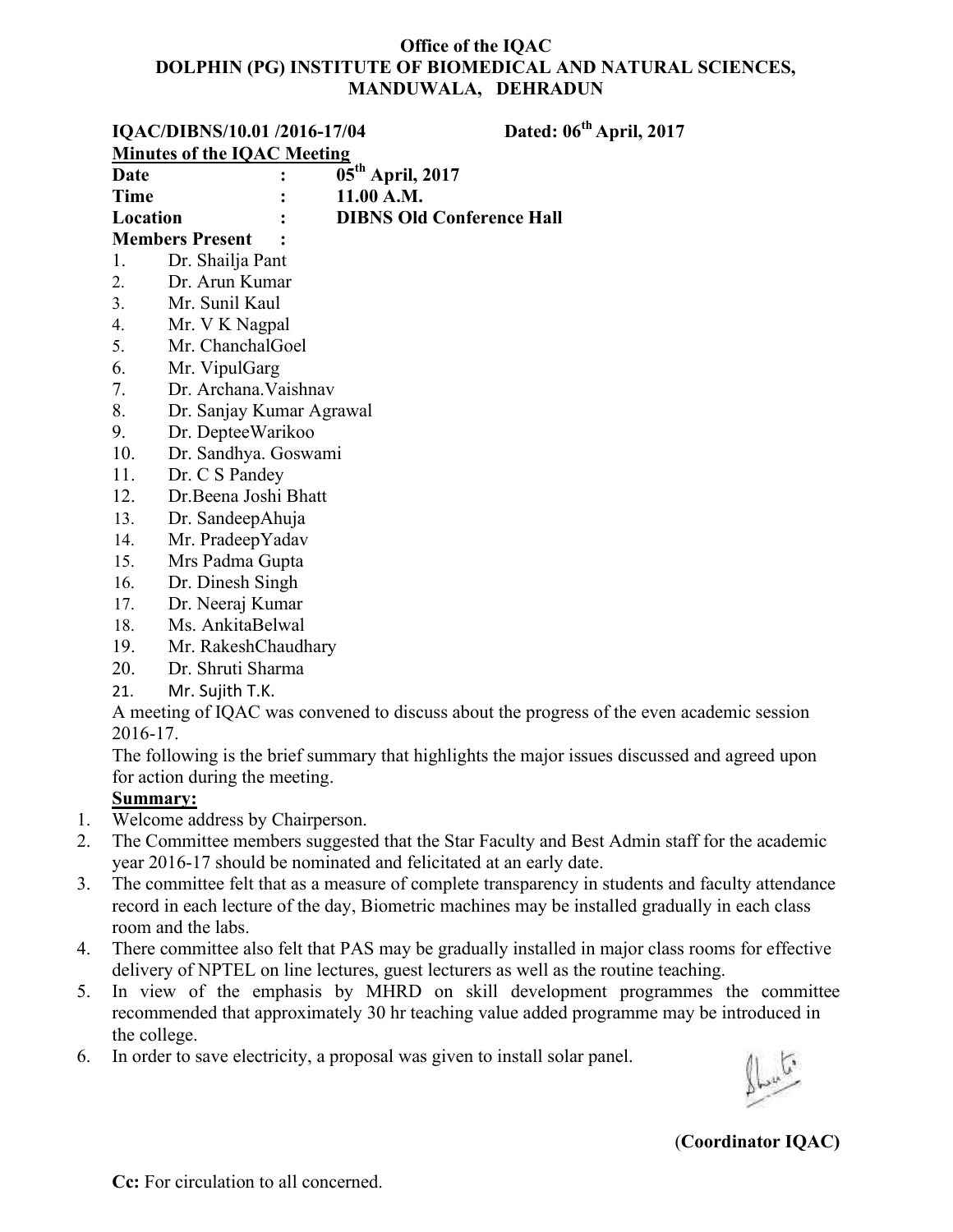# **IQAC/DIBNS/10.01 /2016-17/01 Dated: 22thJuly, 2016**

ATR of the decisions taken in IQAC meeting held on 11/07/2016

| S. No. | Point Raised            | <b>ATR</b>                              |
|--------|-------------------------|-----------------------------------------|
|        | Rescheduling the time   | HODs were asked to reschedule the       |
|        | tables                  | timetables as per the new format.       |
|        | New auditorium.         | Suggestion was given to the             |
|        |                         | Management Committee to consider.       |
| 4      | Botanical garden        | Head, Botany Dept. & Additional         |
|        |                         | Director were assigned the              |
|        |                         | responsibility.                         |
|        | Anti-addiction Campaign | Dean was given suggestions to carry out |
|        |                         | activities on related issues.           |

(**Coordinator IQAC)**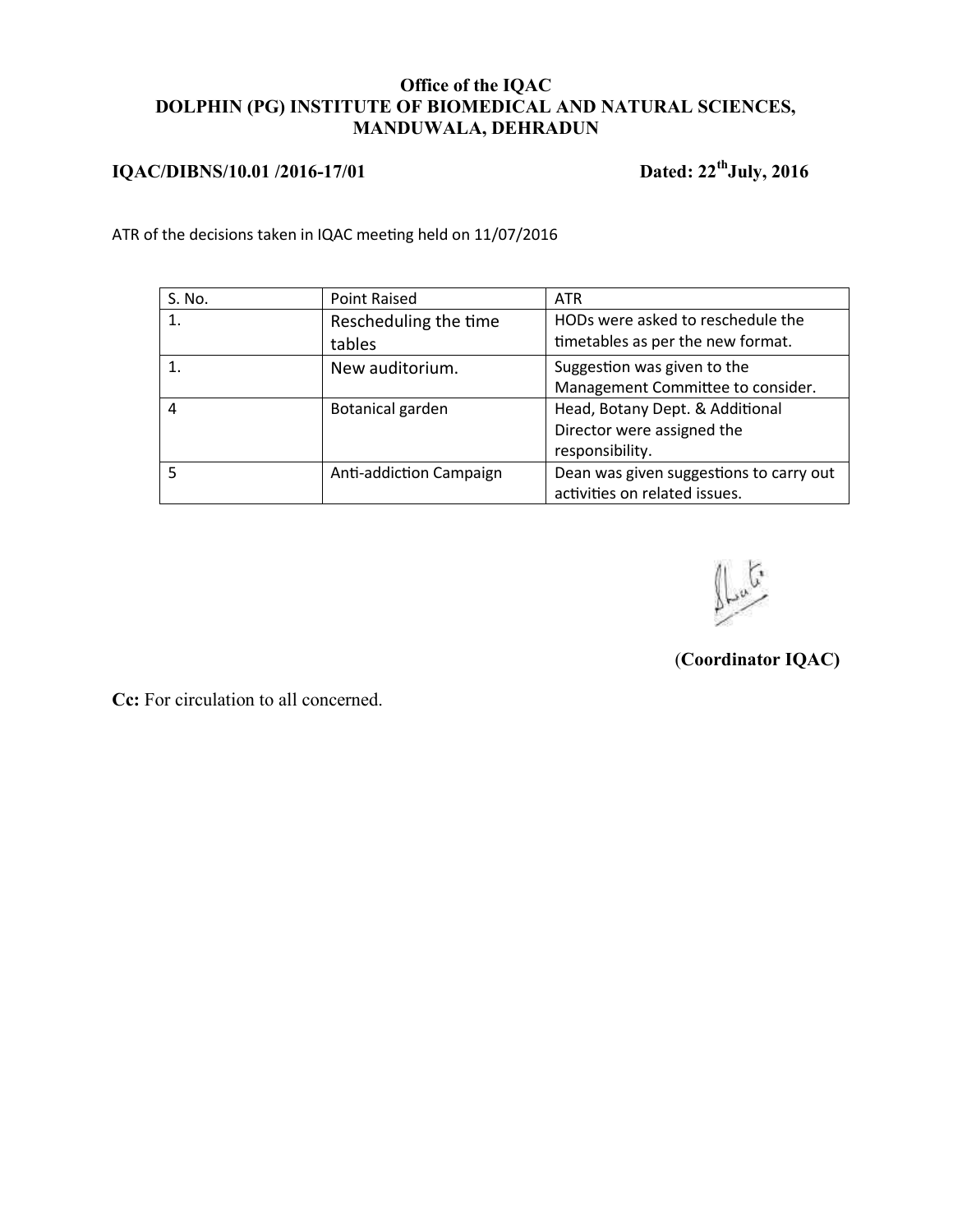#### **IQAC/DIBNS/10.01 /2016-17/02 Dated: 10/11/2016**

ATR of the decisions taken in IQAC meeting held on 03/11/2016

| S. No.         | <b>Point Raised</b>                                             | <b>ATR</b>                                                                                                               |
|----------------|-----------------------------------------------------------------|--------------------------------------------------------------------------------------------------------------------------|
| $\mathbf{1}$ . | <b>Start of Training Centre</b>                                 | PRO and Additional Director were given<br>the responsibility to arrange for venue<br>and complete all other formalities. |
| 2.             | Review of Feedback                                              | Feedback from students was reviewed<br>and corrective action was conveyed to<br>the concerned faculty by the Principal.  |
| $\overline{2}$ | New ERP system                                                  | IT Cell was asked to look for a new local<br>vendor to suit our requirements.                                            |
| 3              | New block of classrooms for<br>smooth conduction of<br>classes. | Management committee was given the<br>suggestion.                                                                        |
| 4              | Purchase of buses                                               | Transport dept. was asked to but buses<br>at best prices                                                                 |
| 5              | Alumni Meet                                                     | The matter was discussed with the<br>Association's Office Bearers.                                                       |

(**Coordinator IQAC)**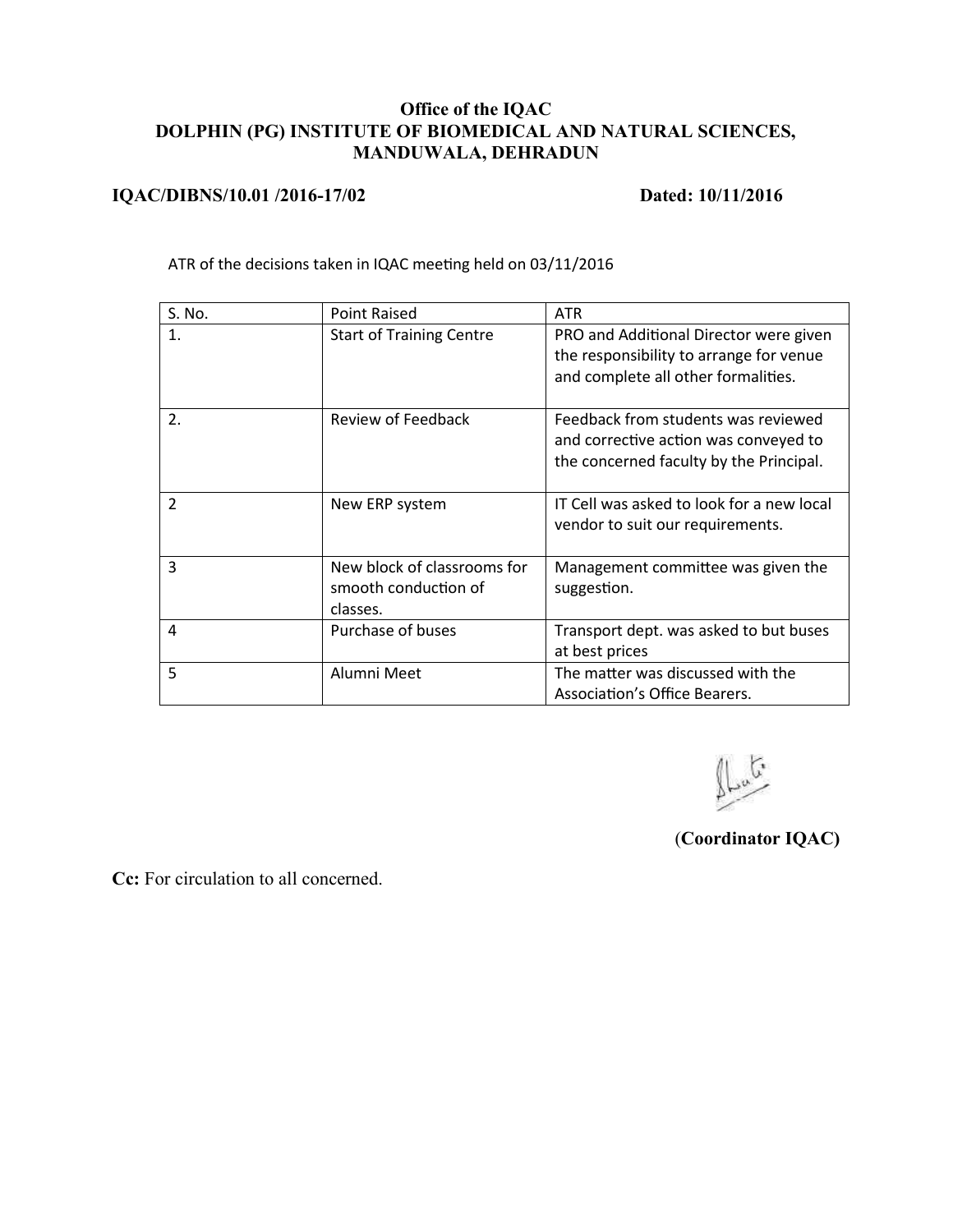# **IQAC/DIBNS/10.01 /2016-17/03 Dated: 11thJan., 2016**

ATR of the decisions taken in IQAC meeting held on 03/01/2017

| S. No.         | <b>Point Raised</b>                                                        | <b>ATR</b>                                                                                                                                                                |
|----------------|----------------------------------------------------------------------------|---------------------------------------------------------------------------------------------------------------------------------------------------------------------------|
| 1              | Timetables                                                                 | Timetables were approved.                                                                                                                                                 |
| $\overline{2}$ | <b>Renovation of Manduwala</b><br>Girls' Hostel and Institute<br>Cafetaria | Suggestion was given to the<br>Management Committee.                                                                                                                      |
| 3              | New hostel for girls in place<br>of Suddhowala Girls Hostel                | Suggestion was given to the<br>Management Committee.                                                                                                                      |
| 4              | New faculty in Dept. of<br>Agriculture                                     | Principal Office was asked to recruit<br>eligible faculty for the Dept. of<br>Agriculture.                                                                                |
| 5              | <b>Health Camps</b>                                                        | The committee was satisfied by the<br>services being provided and HODs of the<br>respective Depts. were conveyed by the<br>Principal to further expand these<br>services. |

(**Coordinator IQAC)**